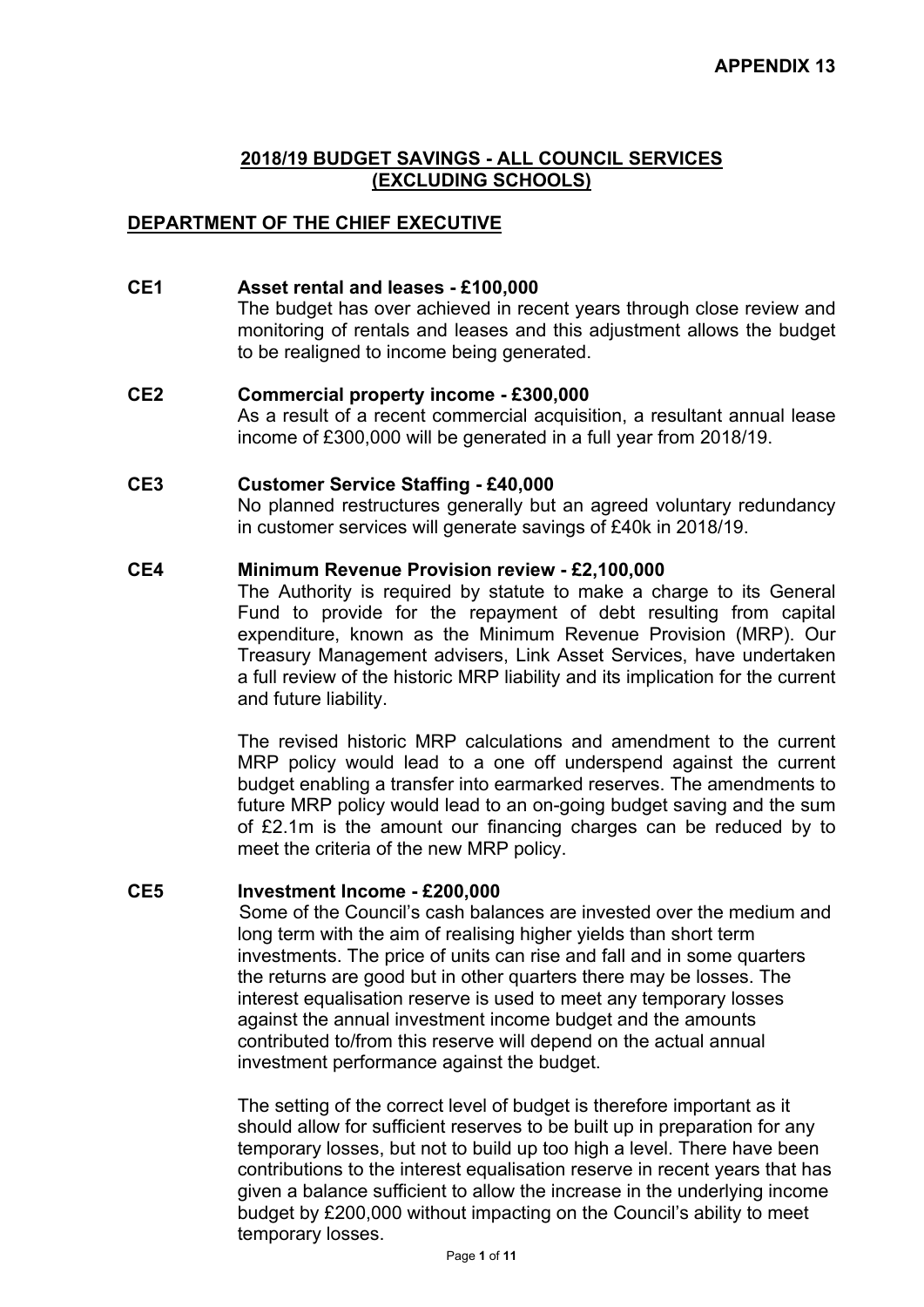## **CE6 Wider Channel shift - £90,000**

The council's channel shift action plan has been refreshed and is underway.

The current phase includes the replacement of the Revenues and Benefits administrative and customer access platform (not the main processing system Northgate) as well as introducing access to the platform for reporting Highways issues.

Savings have been identified for 2018/19 of £80k in the reduction of IT systems maintenance costs and £10k staffing in the contact centre. Further savings from 2019/20 onwards will be identified and verified as the project develops into future phases.

## **Sub-Total Department of the Chief Executive £2,830,000**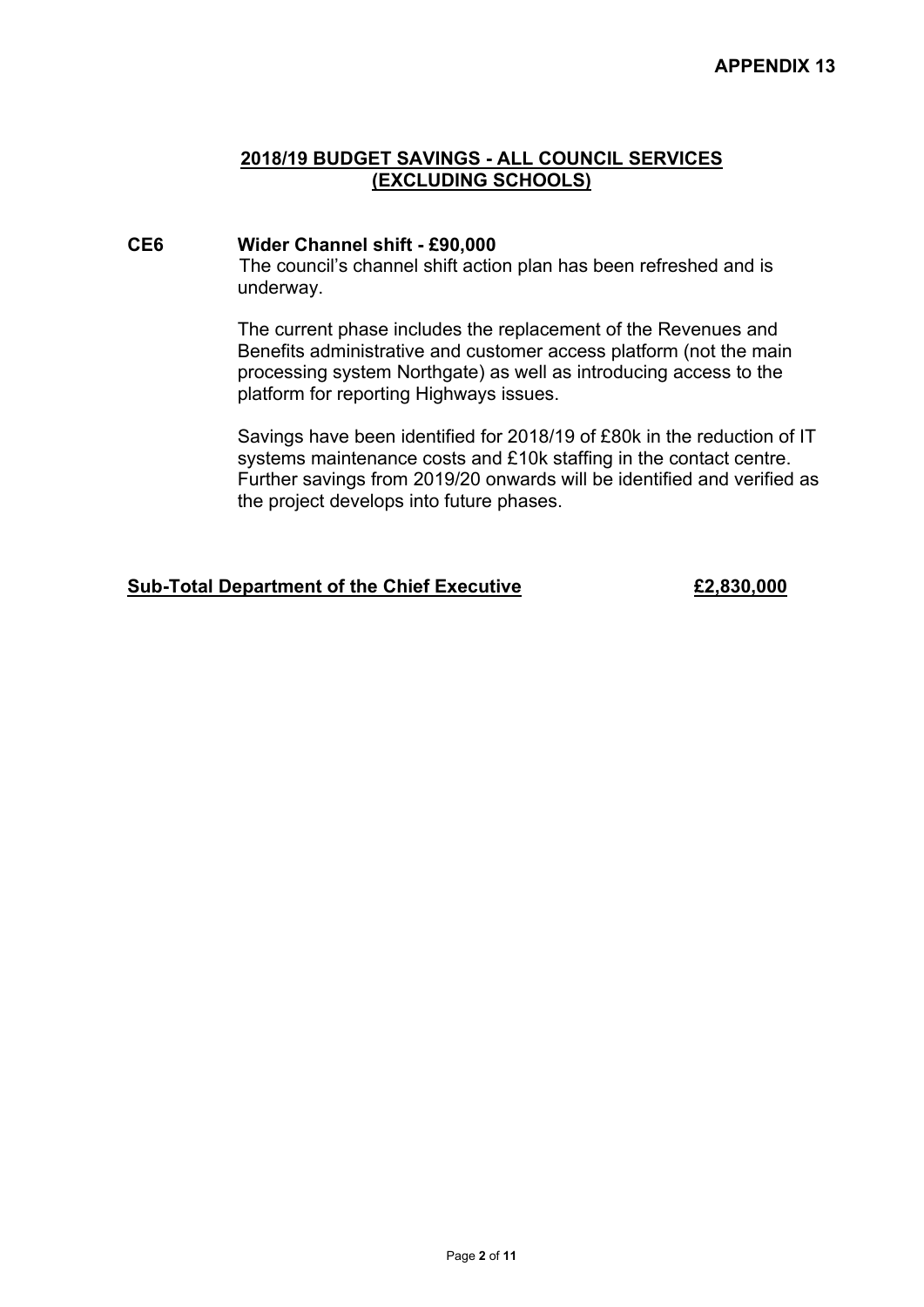## **DEPARTMENT FOR PEOPLE**

## **PE1 Budget efficiencies/Back office reviews - £50,000**

Whole system review of the business support and administrative functions to ensure there is a resilient pool of skilled business support staff who can provide the appropriate level of assistance to the whole department in an efficient and effective way.

#### **PE2 Review of placements - £150,000**

Work carried out by the Edge of Care Team will result in more children returning home from care and a reduction in cost of placements.

#### **PE3 Troubled families - £100,000**

This proposal involves a potential increase of additional Payment by Results (PBR) monies for the Troubled Families programme. The Troubled Families agenda s part funded by PBR and it is anticipated that implementation our new action plan will generate additional income over the next two years.

### **PE4 Transport review - £50,000**

Review of transport services, including policies, eligibility, and charging criteria with potential to deliver various efficiencies.

#### **PE5 Education savings - £250,000**

Savings in 2018/19 will be met through a combination of further efficiencies such as additional targeted income, and a review of the remaining vacant posts held within Learning.

## **PE6 Adult Social Care Transformation programme - £1,500,000**

The transformation programme will continue to ensure that an asset based approach is adopted. This includes working with the third sector and social work students at the university, mapping assets and continuing with staff training to increase awareness of how we enhance a person's strengths. Other initiatives include High cost care package evaluation around using an enablement approach, re-ablement in a residential environment and continuation of embedding a discharge to assess model.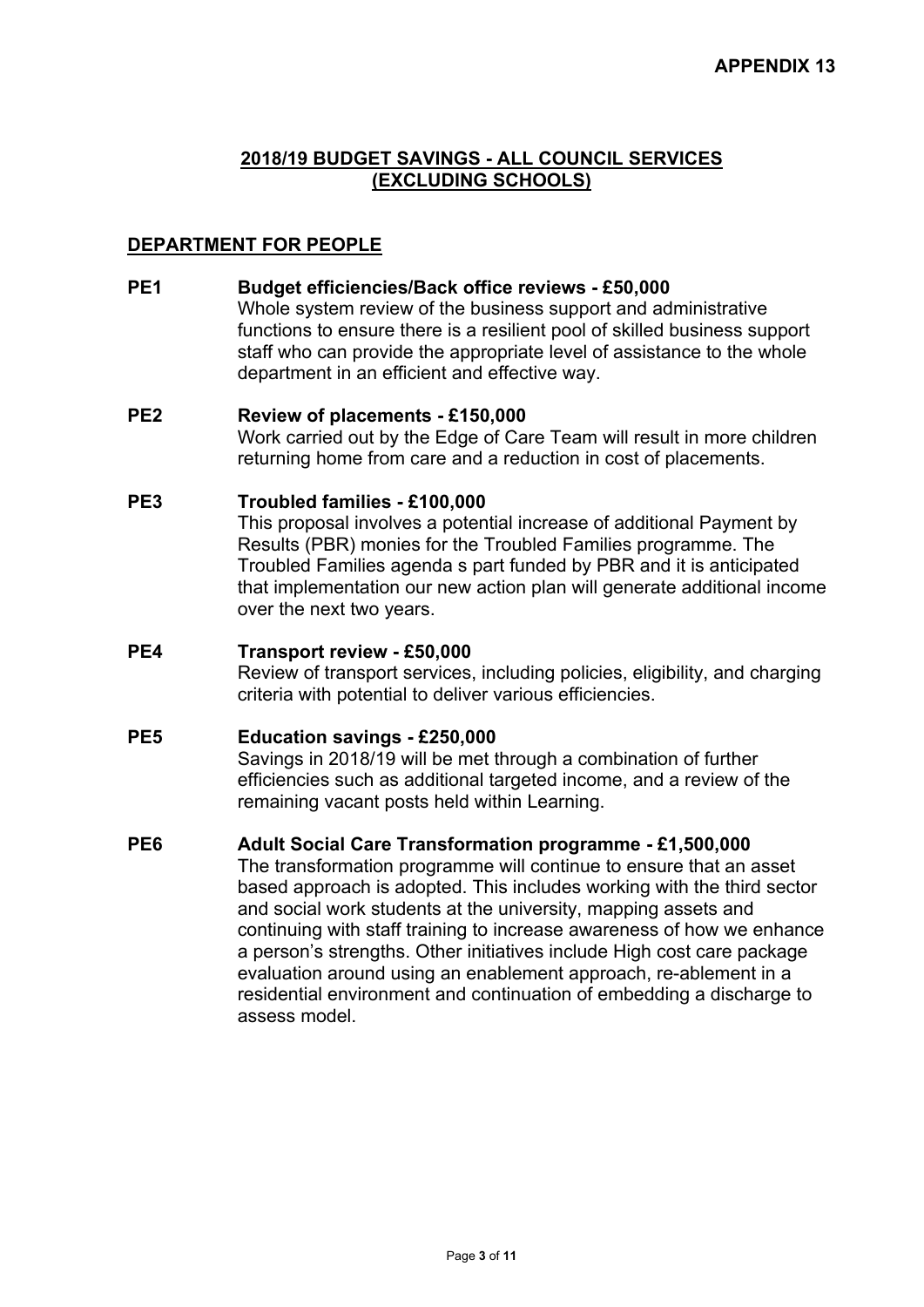## Details of projects

- Care package evaluation using an enablement approach £300K
- Review of high cost supported living placements £100k
- Re-ablement in a residential environment £100k
- Community Asset based approach/Single Point of Access (SPOA redesign) - £250K
- Asset based approach/robust front door in Learning Disabilities £200k
- Development of an enablement domiciliary care contract £200K
- Introduction of Portals via Liquidlogic £50K
- Use of Innovative equipment to enhance independence £150K
- Integrated approach to complex cases £150K

### **PE7 Utilisation of Better Care Fund/Integrated Health - £500,000**

The transformation team will continue to work closely with the CCG, primary care and community health colleagues to support with embedding an integrated locality approach across the borough. Integrated children's service & children's transformation programme and continued working within GP practices.

## **PE8 Procurement plan - £250,000**

Corporate Procurement will deliver efficiencies through contract renegotiations, re-tendering of services, the expansion of existing frameworks to increase competition and also the re-modelling of services to improve outcomes for vulnerable adults and thus increase their independence.

Contracts identified are; LD 18 to 64 - £100K Care Leavers - £50K Supporting Housing and floating support (formerly Supporting People) contracts - £100K

## **PE9 Innovations in Housing - £50,000**

A major review will be undertaken of the Council's overall approach to housing and this will include a review of the Council's allocation policy and homelessness in light of new legislation. Policies and processes within the Housing service to meet new legislation are also under review, and we expect to achieve savings within staffing of the Housing Group.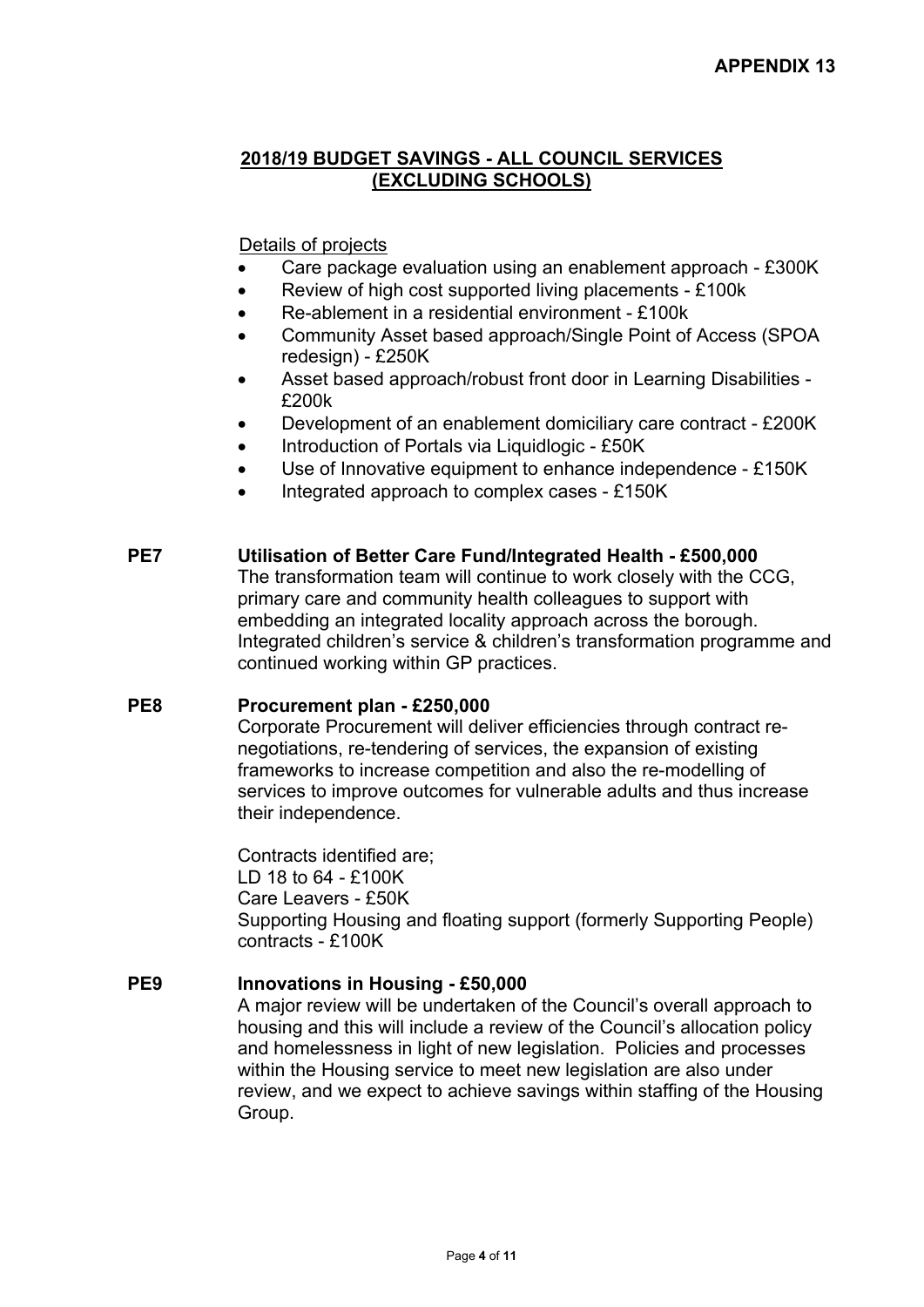- **PE10 Children's services transformation - £100,000** Implementation of strategy for Children's services which will integrate services and deliver transformational change in support of national agendas and local priorities.
- **PE11 Children's services savings £165,000** Package of various savings within children's services including reduction in agency spend, review of 'staying put' placements for young people over 18 and a review of supervised contact arrangements

#### **Sub-Total Department for People £3,165,000**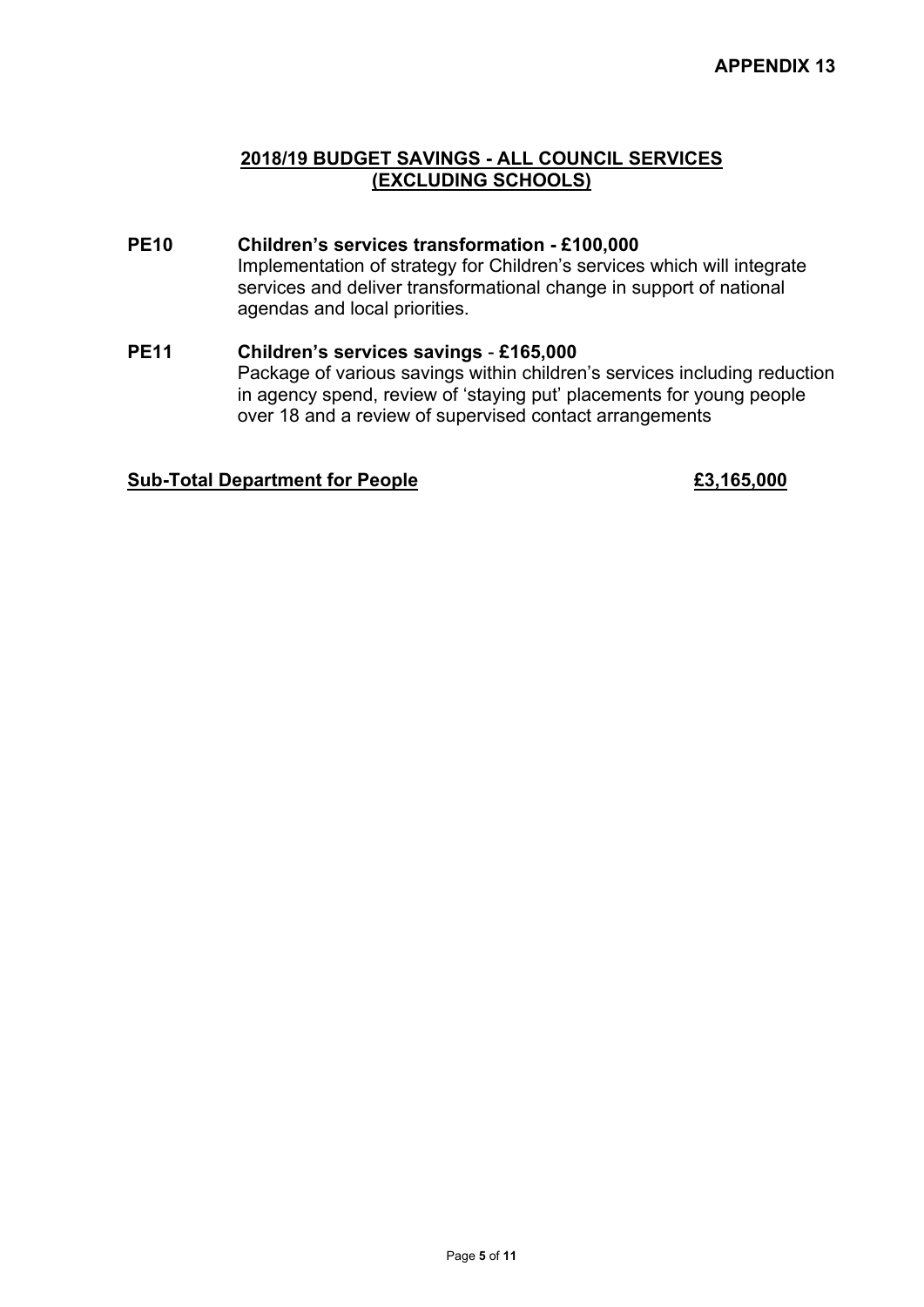## **DEPARTMENT FOR PLACE**

## **PL1 Car Parking income - £700,000**

This proposal results from an independent review of the Council's existing parking charge structure undertaken by external advisers as part of the work they have done on the Parking & Access Strategy. As part of this work parking tariffs, charging bands, differential charging and permits have all been reviewed and compared against neighbouring Councils and comparator seaside resorts. This analysis evidences that with a more targeted approach increased revenue can be generated from this important asset.

The proposed saving is achieved from £550K from parking charges and £150K from permit fees.

## **PL2 Cost reductions in Highways Infrastructure - £100,000**

The Council has approved a Highways Infrastructure Asset Management Plan which is based on lifecycle planning. This supports a more proactive approach to maintenance of the highway network enables a reduction in the revenue maintenance budget to be achieved without a significant deterioration in the condition of the highway.

The current combined maintenance budget is £1.295 million and the saving therefore reflects a 7.7% reduction.

It is important to reflect that there are funds contained in the Council's Capital Programme which also support the management and maintenance of the highway network.

#### **PL3 Pier income - £55,000**

This additional income is achieved by raising the price of the train fares on the Pier by 20p. This retains the pier only entry fee at the current levels having separated them from the trains in current year's budget. This will generate a sum of £25,000 above the required level of 2% in the MTFP.

Additional commercial activity started in 2017 combined with that planned for 2018 is forecast to generate £30,000 p.a.

## **PL4 Libraries and museums income- £10,000**

Weddings and other events being better promoted and supported will generate additional income.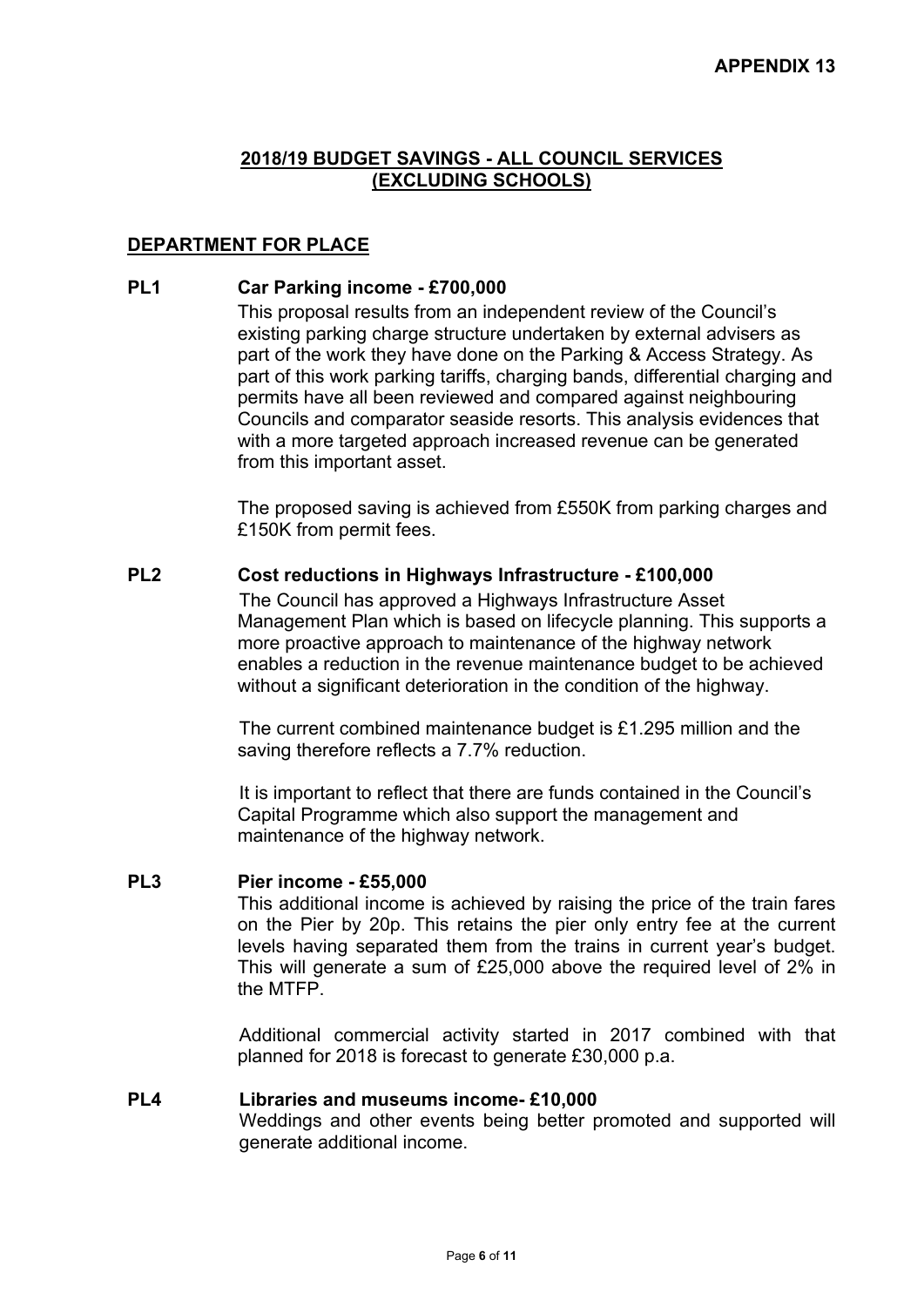#### **PL5 Library system license - £15,000** The library system supplier has been changed from Essex County Council to South East regional supplier which will deliver an annual revenue saving.

#### **PL6 Parks income - £10,000**

Expanding the successful Make Southend Sparkle project to include roundabout sponsorship and the introduction of advertising in parks.

#### **PL7 Business Improvement District (BID) - £4,000**

Continuing reductions in the grant to the BID through its second term and increased BID contributions towards the BID Manager.

#### **PL8 Facilities Management restructure and contract - £50,000**

This saving is achieved as a result of jointly contracting FM activity with South Essex Homes and by removing a vacant post from the establishment.

#### **PL9 Trade Licence to use Public Highway – £15,000**

It is proposed to licence general trading activity on the public highway to ensure such activity is managed responsibly and without presenting risk or inconvenience to other highway users. This will include business use in terms of displaying goods / products on the highway outside trading premises and will include premises such as green grocers, furniture shops, card shops.

A new policy will be necessary to define the parameters of the permission.

## **PL10 Street Furniture Concession Licence Income - £12,000**

As part of the agreement with Intechnology to deploy public Wifi at areas of high footfall around the borough the Council will receive an income for each street furniture duct used. Intechnology will pay SBC £150 pa. for each duct used and approximately 80 items of street furniture will be used.

## **PL11 Food Hygiene Rating Scheme Re-assessment – £3,000**

This is a new proposal to consider cost recovery for national food hygiene rating scheme re-inspection requests. The Food Standards Agency has recently amended its guidance on the Brand Standard and has assessed the provision to charge for these re-inspections as being compliant with the Localism Act 2011.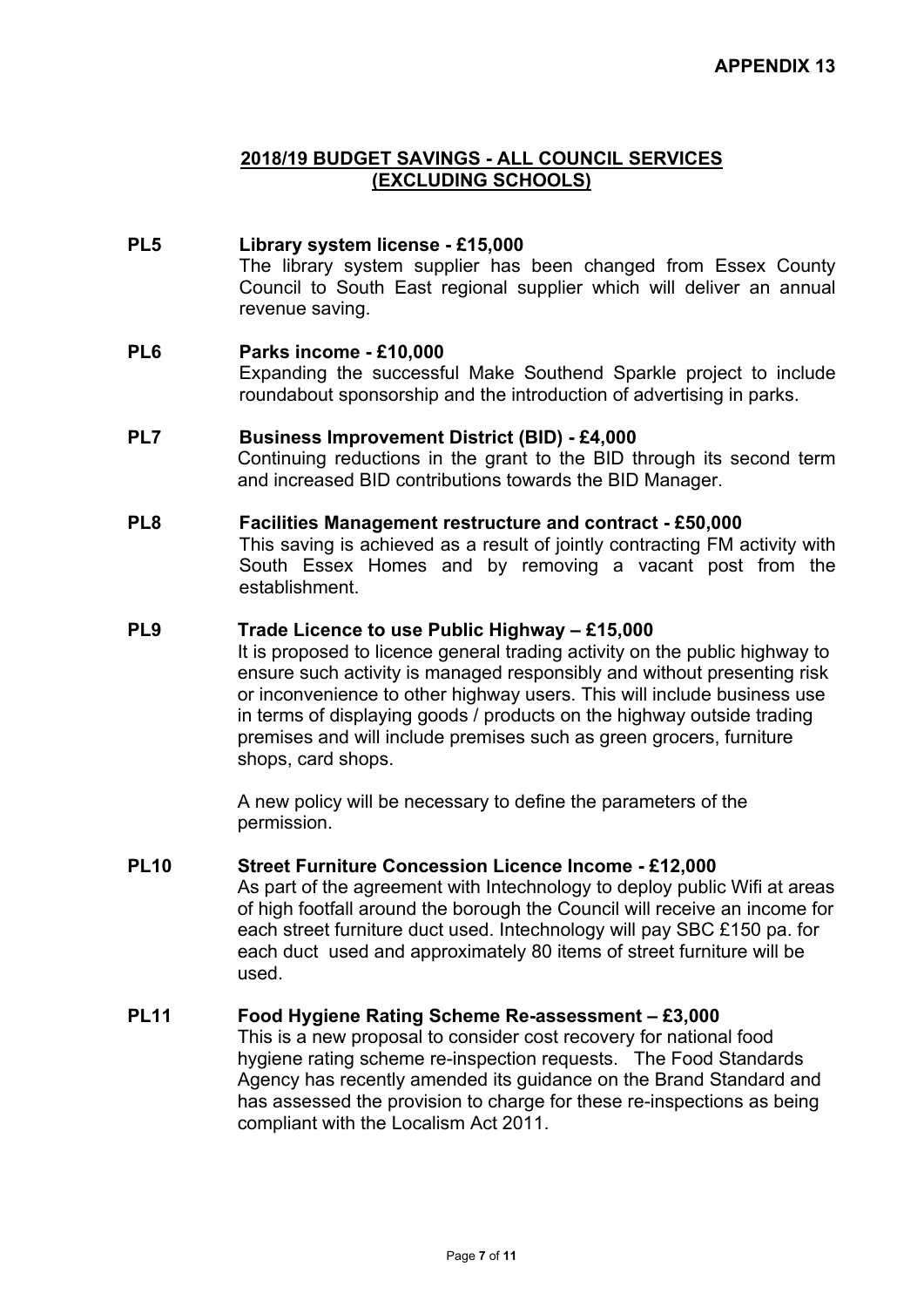## **PL12 Cessation of Silver Number Fallback hire – £40,000**

The Council has kept a bank of DDI telephone numbers to be used in case of emergency. The increased reliability of the Council's data centre / telephone function reduces the reliance of these numbers as well as uptake of mobile phones within the Council. The cessation of these ISDN lines which host these numbers will not impact the silver number range used by the Customers Service Centre.

### **PL13 ICT provisions for South Essex Homes (SEH) - £20,000**

The Council will receive ongoing additional income from the increase in IT services commissioned by SEH. This includes the award of the contract for Sheltered Accommodation

PC Support which was previously awarded to an external IT company. The contract will be delivered within the existing support arrangements and resources of the Council.

## **PL14 Occupancy of the Council owned Data Centre by City Fibre - £15,000**

The fibre serving the Borough will need to connect to the internet through a local 'Point of Presence' (POP). The Council has provided this facility for City Fibre through its own Data Centre.

#### **PL15 Provision of Full Fibre broadband to schools - £80,000**

The full fibre broadband which now also serves 48 of the Boroughs 51 schools is now provided and agreed in the Council's ICT service. This role was formally contracted from Updata (Capita) who adapted and managed BT Open Reach Infrastructure. The fee to each school served by the fibre includes a sum to enable this management by the Council's ICT service. In 2018/19, when the fibre connections will all be up and running the increased income to ICT from all 48 combined for the provision of this service will be £80k.

## **PL16 Ducting rental charge - £6,000**

As part of the full fibre deployment across the Borough, City Fibre will be paying for the right to use SBC owned ducting.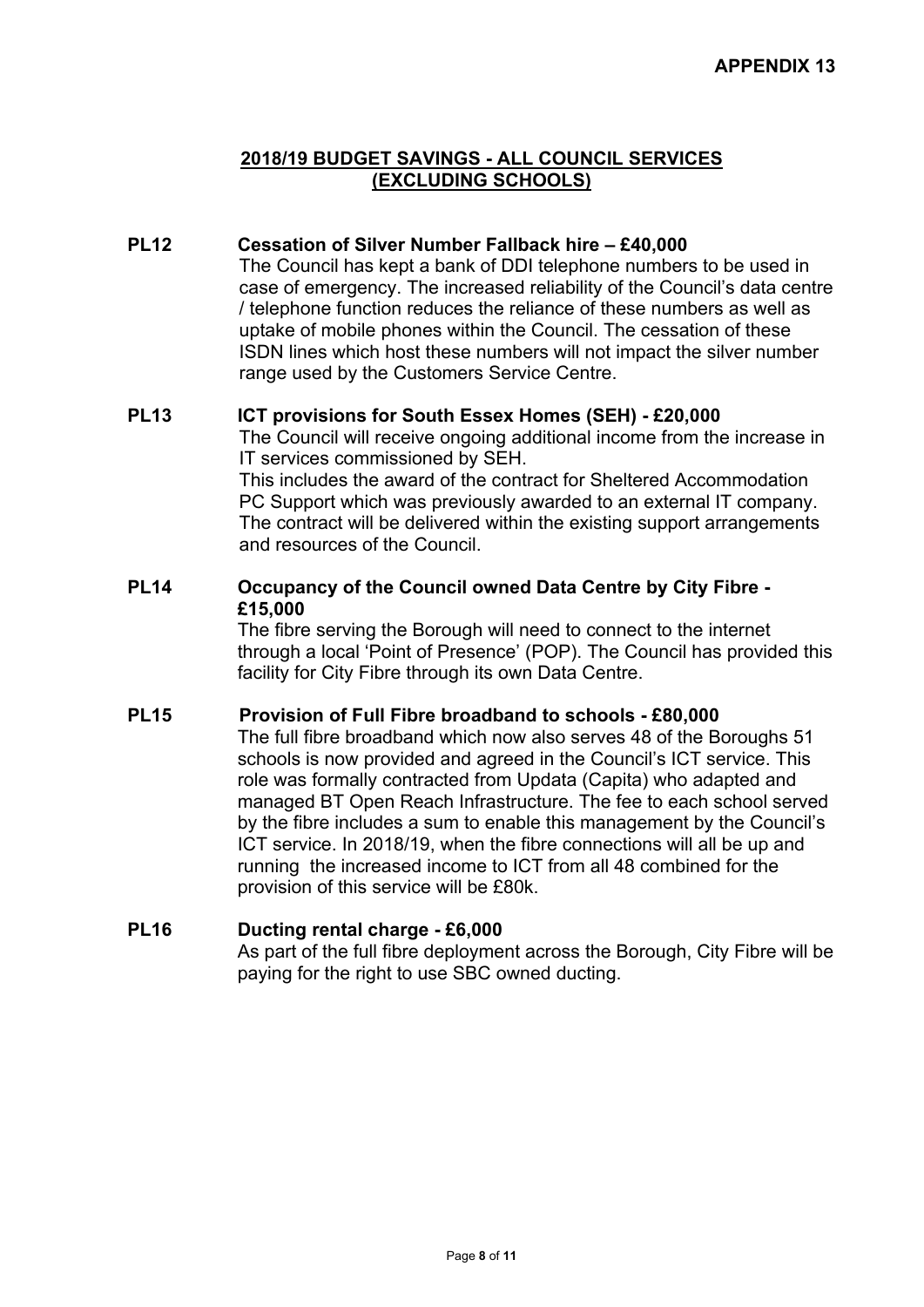## **PL17 Advertising revenue through Public wifi - £5,000**

The public wifi provides an income to its provider Intechnology through advertising. As part of the agreement with the Council Intechnology is contracted to give 25% of its growth revenue derived from advertising to the local authority.

#### **PL18 Print Contract Saving - £80,000** This is a residual sum following the re-procurement of print services in the previous financial year. The residual saving is from the whole contract so across all services.

### **Sub-Total Department for Place £1,220,000**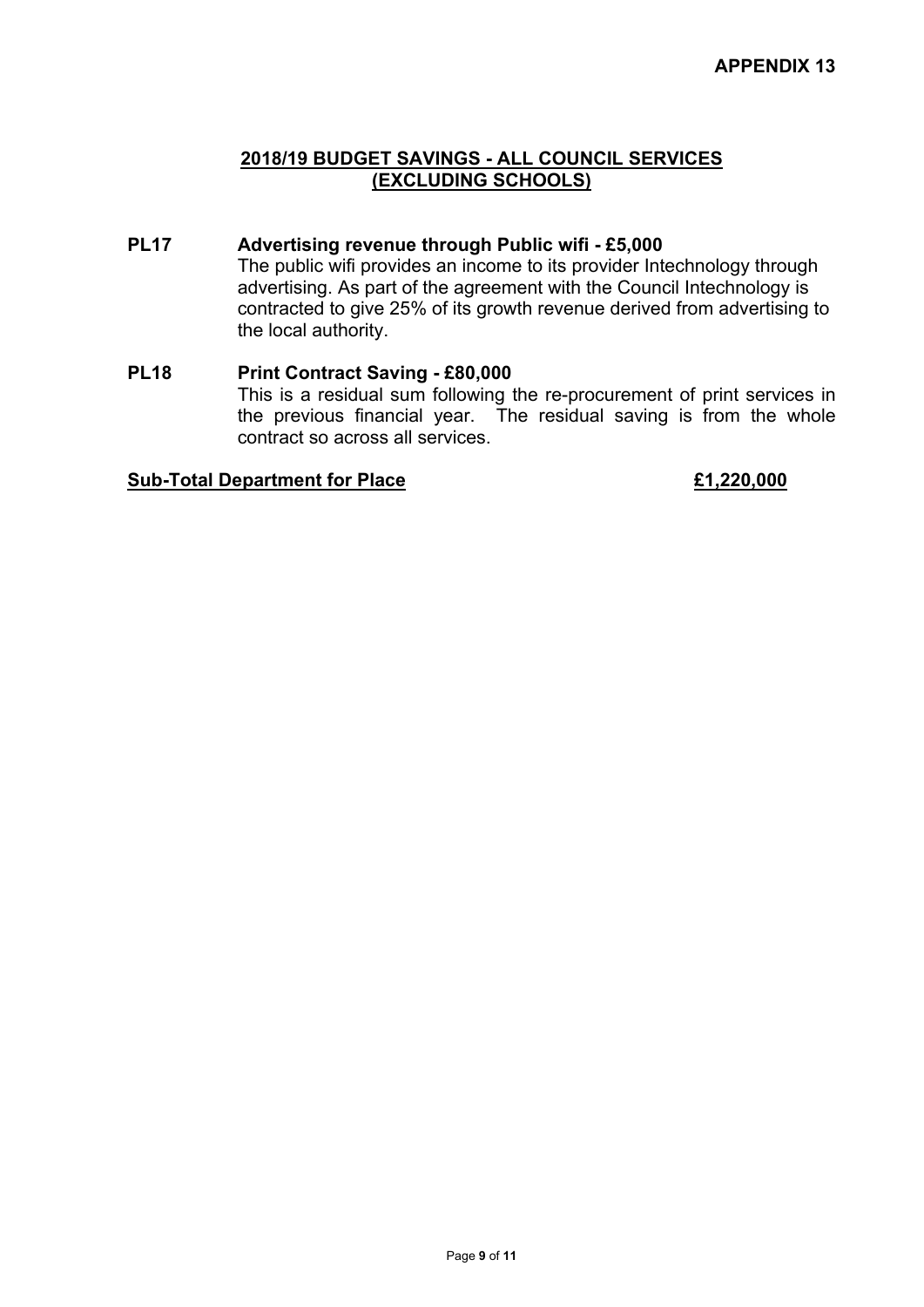## **PUBLIC HEALTH**

## **PH1 Sexual Health - £67,000**

A review of the integrated sexual health service has been undertaken, following which Essex Partnership University NHS Foundation Trust has produced proposals to deliver a more targeted and efficient service which will also enable savings to be made.

#### **PH2 0-5 Children's Public Health Service - £95,000**

A review of the 0-5 children's public health service has been undertaken and there is potential through collaborative commissioning across the council and with NHS Southend CCG, to release efficiencies. However, in order to tie in with a wider review of 0-19 health services, the existing contract for 0-5 children's public health service will be extended on the current terms for one year. The associated savings of £95k will be delayed by one year and funded from the Public Health Reserve.

#### **PH3 Health Improvement Initiatives - £44,000**

Health improvement initiatives will deliver £44k of savings, in most cases projects are continuing with revised outcomes:

- Reducing expenditure on Social Prescribing Service (£20k):
- Dance to Health Project (£10k);
- Dementia Friendly Communities (£4k).This work has been picked up through refreshed SET Dementia Action plan;
- Domestic Abuse Perpetrator Pilot (£10k). This work has been picked up following a successful bid by Southend, Essex & Thurrock DA Joint Commissioning Group to DCLG for funding.

#### **PH4 NHS Health Checks - £6,000**

A review of activity and budget allocation for NHS Health Checks services has identified efficiencies on the delivery of this mandated service.

#### **PH5 Stop Smoking - £20,000**

There has been a reduction in smoking prevalence in adults in Southend and more smokers are choosing not to quit through traditional stop smoking services. The four week target has been reduced accordingly enabling savings to be met.

#### **PH6 Back Office Efficiencies - £50,000**

Further savings are being made through greater efficiencies from back office functions - travel costs, printing, training etc.